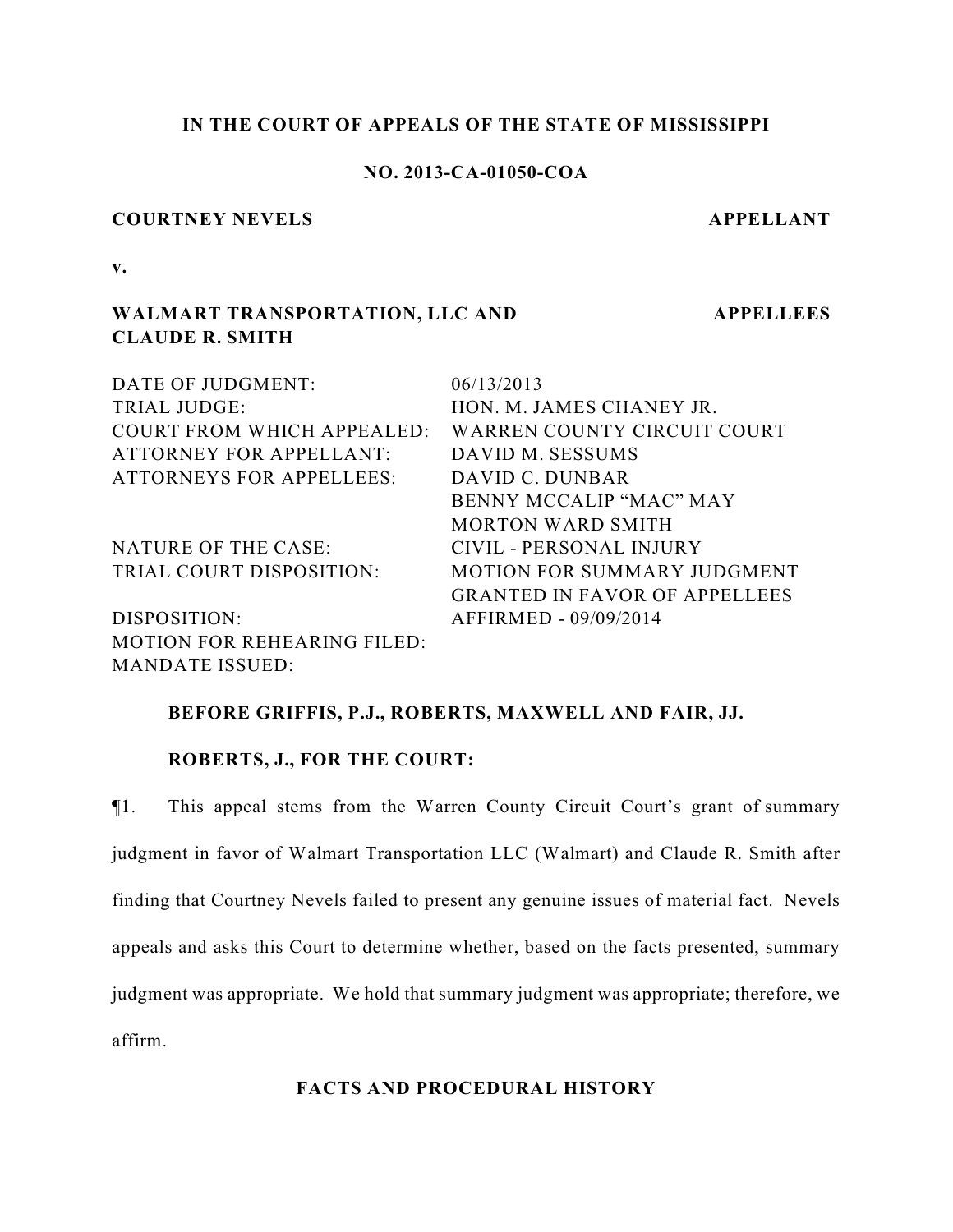¶2. On May 8, 2012, Smith was driving on Interstate 20 West through Vicksburg, Mississippi, in a tractor-trailer owned by Walmart. He was within the scope and course of his employment. At the same time, Nevels was a guest passenger in a Nissan Altima driven by her friend, Chancie Connerly, on Interstate 20 West, in the same lane but at some distance behind Smith. Due to the rainy weather and wet road conditions, multiple wrecks had just occurred ahead of them on the interstate causing severe traffic delays. Over the hill, traffic in both lanes had come to a complete stop. Smith crested the hill and had to immediately apply his brakes due to the standstill traffic ahead of him caused by several other wrecks. Connerly, following behind Smith, crested the hill shortly thereafter, but she was unable to stop in time before she rear-ended Smith. As a result of the impact, Nevels suffered injuries to her legs.

¶3. Nevels filed her complaint on June 20, 2012, against Walmart, Smith, and Connerly, alleging that Connerly and Smith both were negligent in the operation of their respective vehicles, and their negligence combined to cause her injuries. Nevels settled with her driver, Connerly, and Connerly was dismissed from the action.

¶4. Walmart and Smith filed a motion for summary judgment on December 19, 2012, asserting that there were no genuine issues of material fact from which a jury could conclude that Walmart and Smith's negligence caused or contributed to the accident. The circuit court held a hearing on the motion on May 30, 2013, and it granted the motion for summary judgment in favor of Walmart and Smith.

¶5. Nevels appeals and raises ten issues for review: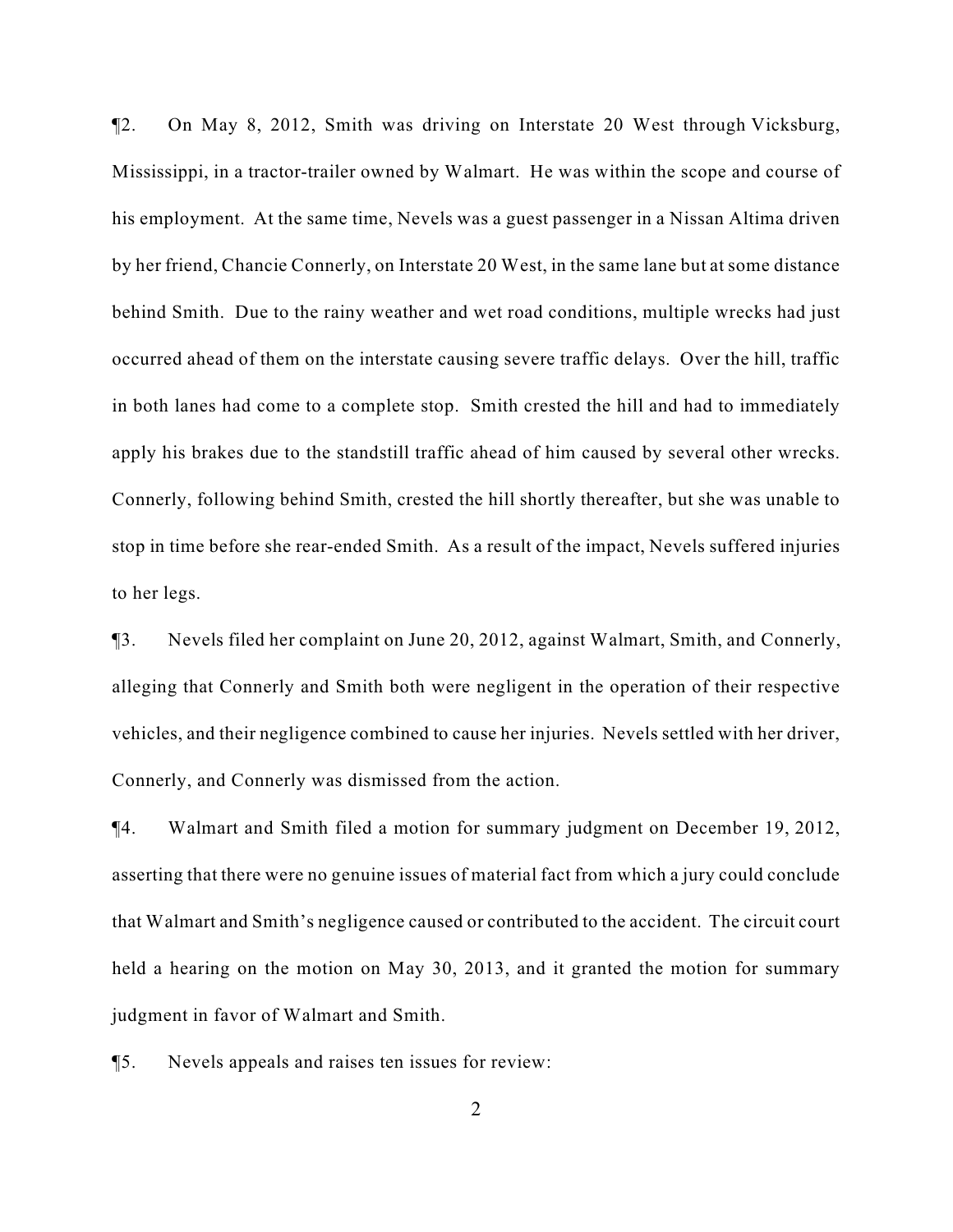- I. The [circuit] court erred about the testimony of . . . Connerly regarding Smith's negligence as this was for the trier of fact.
- II. The [circuit] court erred regarding the weight, if any, to be given testimony regarding Smith listening to his CB radio as this was for the trier of fact.
- III. The [circuit] court erred by ignoring testimony that Smith did not have his vehicle under control, thereby taking said issue from the jury.
- IV. The [circuit] court erred in finding that Smith had no duty to reduce his speed as said issue was contested under the facts and law and for the resolution of the jury.
- V. The [circuit] court erred in not finding [Walmart and Smith] guilty of negligence, per se.
- VI. The [circuit] court erred in finding that there was no claim the [Walmart] trailer lights were not working and that there was no claim of equipment failure.
- VII. The [circuit] court erred in finding that expert witness Tim Corbitt "failed to connect the dots."
- VIII. The [circuit] court erred in finding *White v. Miller*, 513 So. 2d 600 (Miss. 1987) dispositive of the issue in this matter as *White* . . . , unlike the present matter, did not involve the issue of comparative negligence.
- XI. The [circuit] court erred in equating and finding that because Smith's tractor-trailer did not impact any vehicles ahead of him that this conclusively establish Smith was [not] guilty of . . . negligence, as this was a[n] issue for the jury.
- X. The [circuit] court erred in granting summary judgment to [Walmart and Smith].

# **STANDARD OF REVIEW**

¶6. "We apply a de novo standard of review to the trial court's ruling on summary judgment." *Anderson v. LaVere*, 136 So. 3d 404, 409 (¶24) (Miss. 2014) (internal citations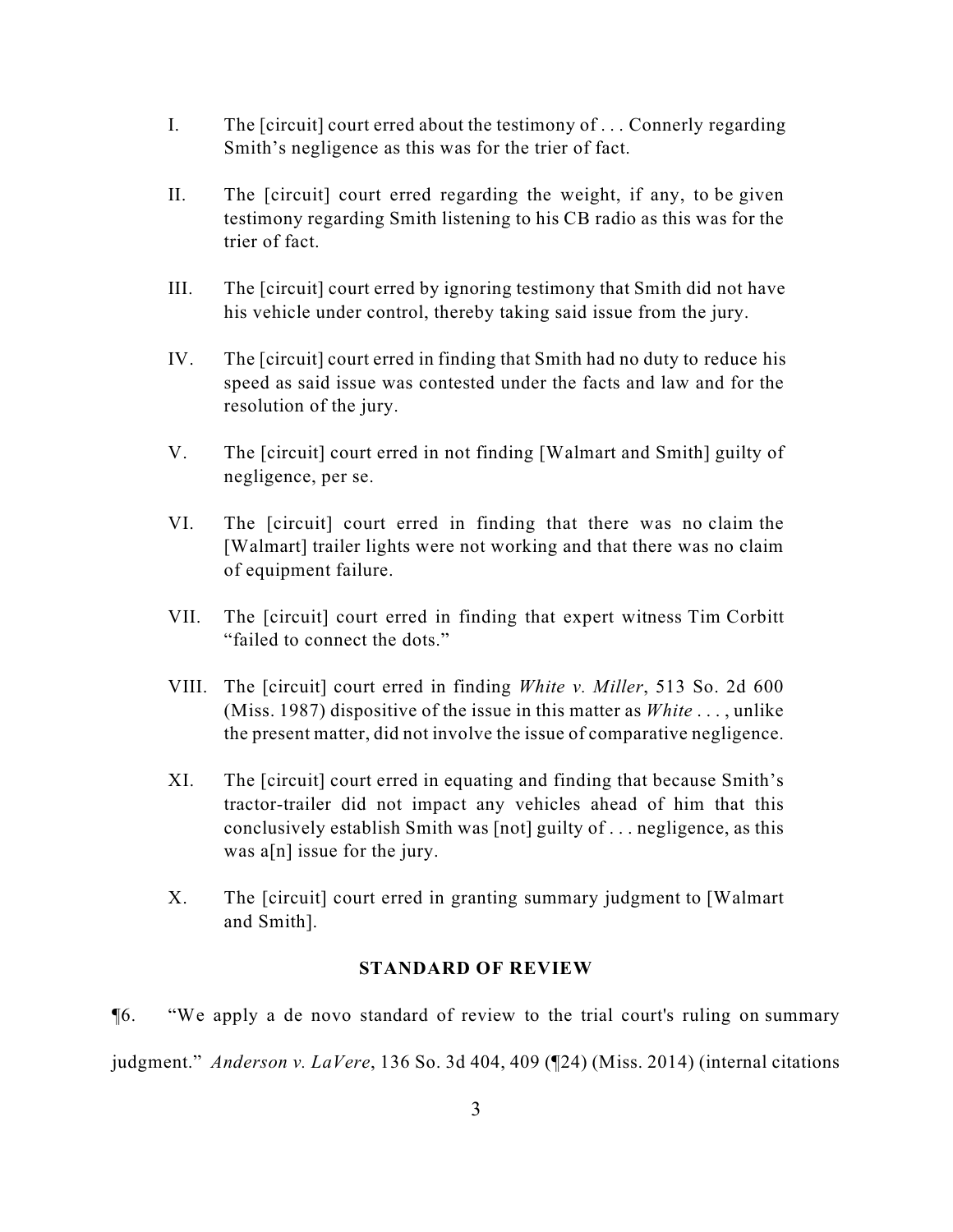omitted). Mississippi Rule of Civil Procedure 56(c) provides that "if the pleadings, depositions, answers to interrogatories and admissions on file, together with the affidavits, if any, show that there is no genuine issue as to any material fact and that the moving party is entitled to a judgment as a matter of law," then summary judgment is appropriate. In considering a motion for summary judgment, evidence is viewed in the light most favorable to the nonmovant. *Anderson*, 136 So. 3d at 409 (¶24).

# **ANALYSIS**

¶7. As outlined above, Nevels raises numerous issues specifically pertaining to the circuit court's review and analysis of the evidence when it granted summary judgment in favor of Walmart and Smith. Pursuant to our standard of review, also outlined above, we review the evidence presented to the circuit court under a de novo standard. As such, we will be addressing her issues through our own analysis of the evidence.

¶8. In a negligence action, "the plaintiff bears the burden of producing evidence sufficient to establish the existence of the conventional tort elements of duty, breach of duty, proximate causation, and injury." *Palmer v. Biloxi Reg'l Med. Ctr.*, 564 So. 2d 1346, 1355 (Miss. 1990). Generally, one is under a duty to act "as a reasonable and prudent person would have acted under the same or similar circumstances." *Knapp v. Stanford*, 392 So. 2d 196, 199 (Miss. 1980). More specifically, an automobile driver has a duty "to keep a reasonable lookout" and "take reasonably proper steps to avoid an accident or injury to persons and property after having knowledge of [a] danger." *Shideler v. Taylor*, 292 So. 2d 155, 156-57 (Miss. 1974).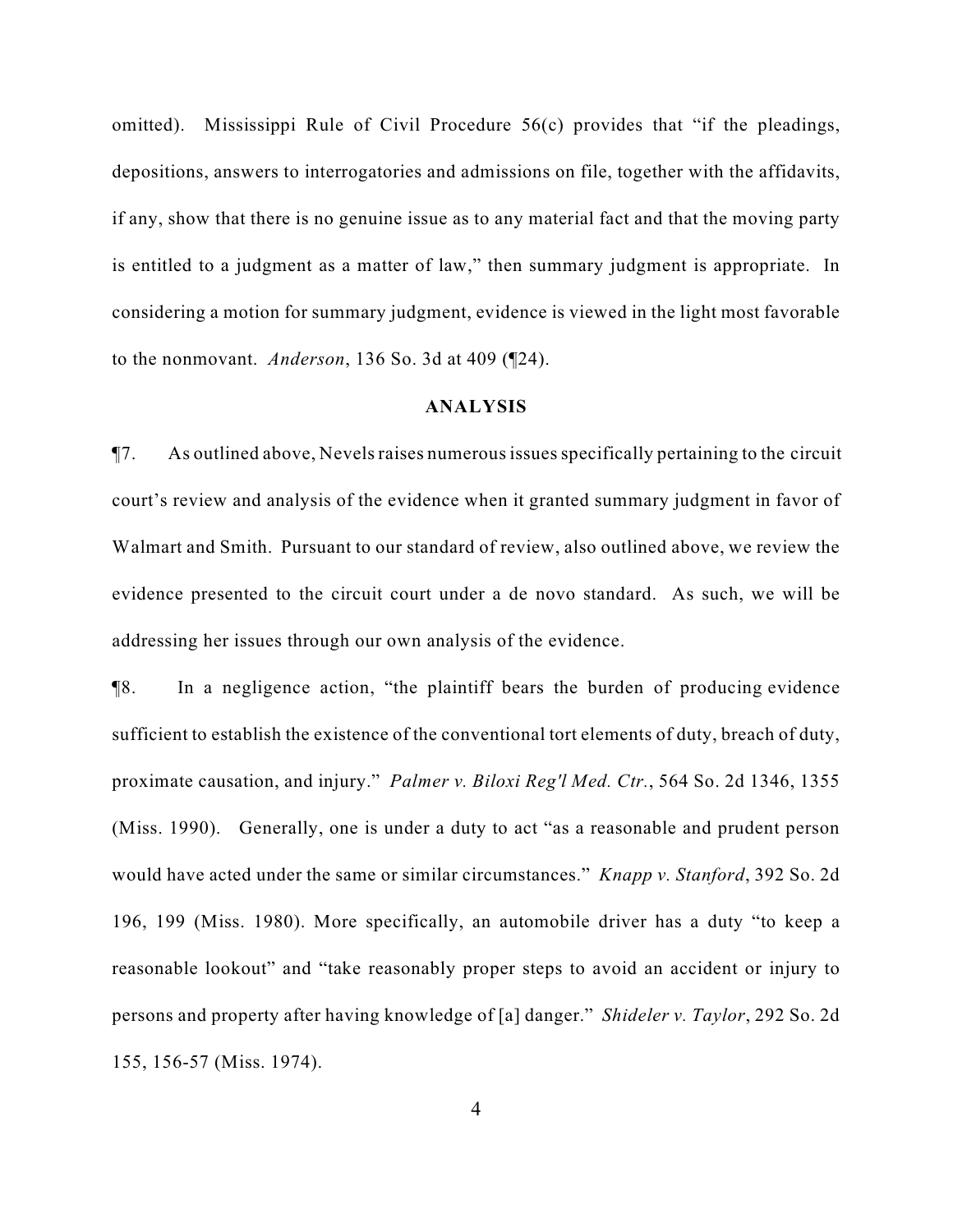¶9. According to Smith's deposition, he was driving approximately forty-five miles per hour in Vicksburg when he crested a hill and saw that the traffic ahead of him was at a standstill. Smith braked hard and was able to bring his truck to a complete stop two to three car lengths behind the car in front of him. He testified that he did not lose control of his truck and did not slide. Smith testified that he had been listening to his CB radio, but he had heard no discussion about the traffic ahead of him. There was no legitimate dispute that his brake lights and running lights were on and functional at the time of the accident.<sup>1</sup> And Smith's testimony as to his speed was corroborated by the information retrieved from his truck's black box. The posted speed limit was sixty miles per hour.

¶10. Connerly was also deposed. She testified that a driver coming over the hill cannot see what is on the other side of the hill until reaching to top of the hill. She testified that she was going approximately sixty miles per hour in the rain and that "by the time I could see down the hill, I just remember seeing brake lights. . . . I tried to slam on my brakes, and that [is] all I can remember." When asked if Smith did anything to cause the accident, Connerly responded: "No. He had to stop. There was a wreck in front of him." Nevels's own deposition acknowledged that "when you top [the hill] . . . , unless you are completely over it, you cannot see down it[,]" and Smith went completely out of sight as he topped the hill. ¶11. In the present case, Nevels offers only conclusory allegations unsupported by the

 $\frac{1}{1}$  Nevels testified at her deposition that she did not see brake lights immediately after cresting the hill; however, there was no other dispute that the lights were functioning properly.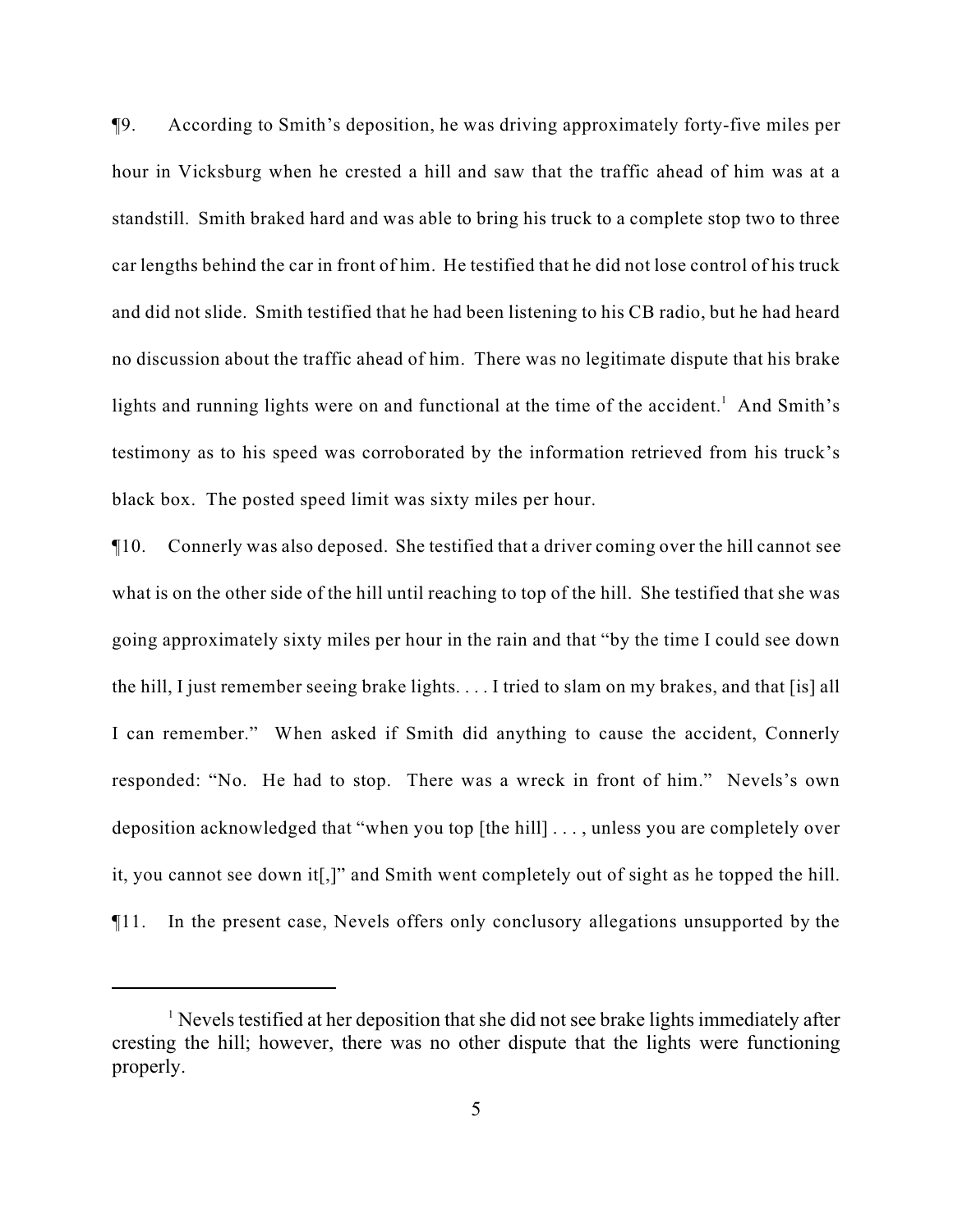evidence to infer that Smith was negligent. We find the evidence insufficient, as "[t]he nonmoving party's claim must be supported by more than a mere scintilla of colorable evidence; it must be evidence upon which a fair-minded jury could return a favorable verdict." *Luvene v. Waldrup,* 903 So. 2d 745, 748 (¶10) (Miss. 2005) (quoting *Wilbourn v. Stennett, Wilkinson, & Ward*, 687 So. 2d 1205, 1213-14 (Miss. 1996)).

¶12. In support of her argument that there were genuine issues of material fact, Nevels submits the affidavit of Vicksburg Police Department Traffic Investigator Leonce Young to show that if Smith was listening to the CB radio as he testified he was doing at the time, Smith certainly would have had advance warning of the traffic situation. However, his statement is highly speculative, as he did not testify that he had personal knowledge that there were warnings on the CB radio on that particular day. His affidavit does not create a genuine issue of material fact to dispute Smith's testimony that he did not hear any traffic warnings on the CB radio. More importantly, Nevels fails to show through Investigator Young's affidavit how Smith could have avoided the accident even if he had the advance warning via the CB radio. Nevels also submits the affidavit of Tim Corbitt, an accident reconstructionist, who stated that "Smith's sudden application of brakes and loss of control of his vehicle caused Connerly to slam on her brakes leaving her insufficient time to bring her vehicle to a halt<sup>[1]</sup>... and these actions on the part of Smith ... constituted negligence." Again, this statement is speculative and conclusory, as it fails to take into consideration that regardless of when Smith applied his brakes, Connerly could not have seen Smith apply his brakes until she crested the hill to see the other side. Thus, she would not have had any